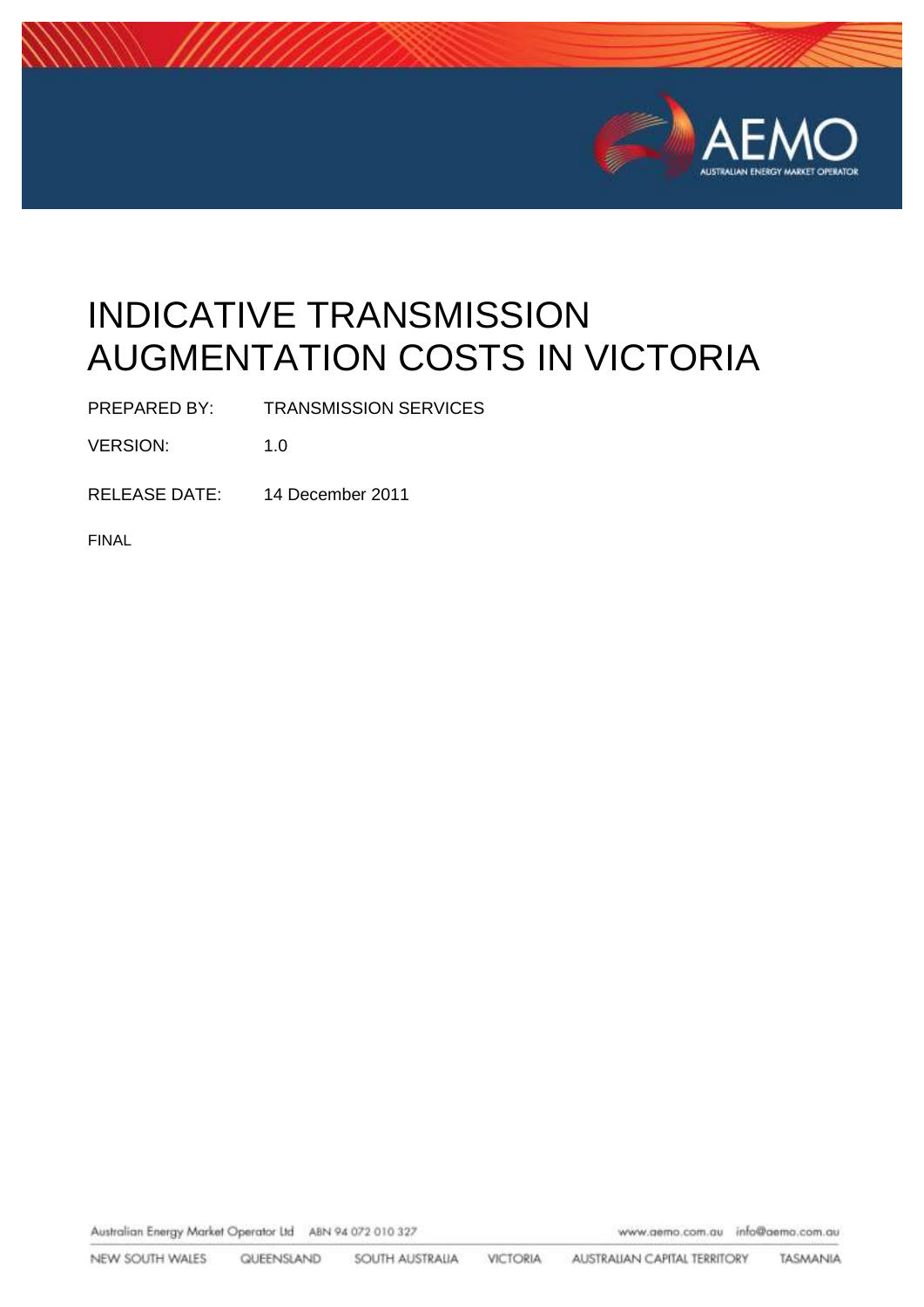

## Version Release History

| Version | Date | Approved                       |
|---------|------|--------------------------------|
| 1.0     |      | 14 Dec11 Transmission Services |

Australian Energy Market Operator Ltd ABN 94 072 010 327

www.aemo.com.au info@aemo.com.au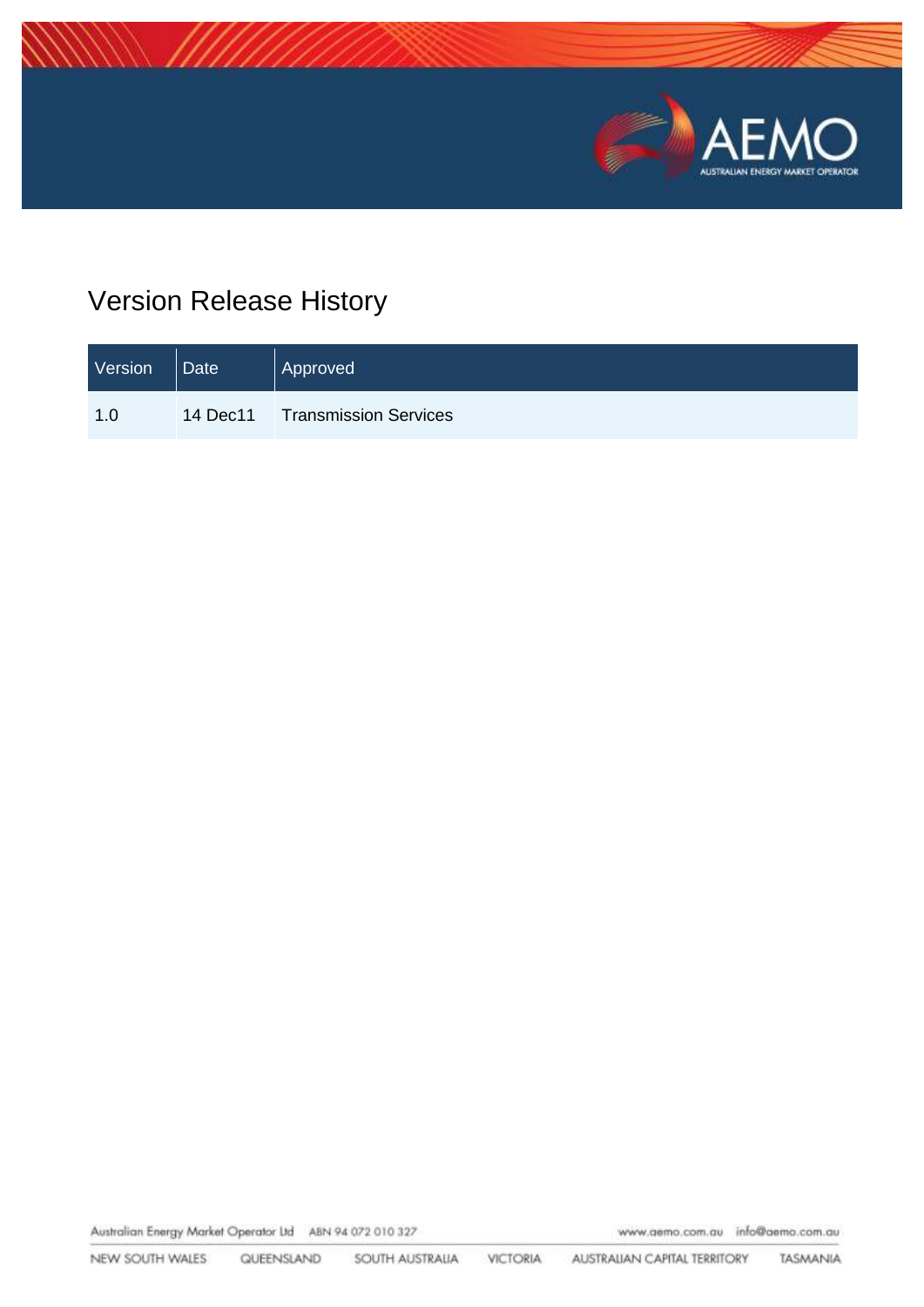

*This document is made available to you on the following basis:* 

- *a) Purpose – These Shared Transmission Connection Guidelines (Guidelines) have been produced by the Australian Energy Market Operator Limited (AEMO) to provide information about shared network connections in Victoria as at the date of publication.*
- *b) No substitute – These Guidelines are not a substitute for, and should not be read in lieu of, the National Electricity Law (NEL), the National Electricity Rules (NER) or any other relevant laws, codes, rules, procedures or policies. Further, the contents of these Guidelines do not constitute legal or business advice and should not be relied on as a substitute for obtaining detailed advice about the NEL, the NER, or any other relevant laws, codes, rules, procedures or policies, or any aspect of the national electricity market or the electricity industry.*
- *c) No Warranty – While AEMO has used due care and skill in the production of these Guidelines, neither AEMO, nor any of its employees, agents and consultants make any representation or warranty as to the accuracy, reliability, completeness or suitability for particular purposes of the information in these Guidelines.*
- *d) Limitation of liability - To the extent permitted by law, AEMO and its advisers, consultants and other contributors to these Guidelines (or their respective associated companies, businesses, partners, directors, officers or employees) shall not be liable for any errors, omissions, defects or misrepresentations in the information contained in these Guidelines, or for any loss or damage suffered by persons who use or rely on such information (including by reason of negligence, negligent misstatement or otherwise). If any law prohibits the exclusion of such liability, AEMO's liability is limited, at AEMO's option, to the re-supply of the information, provided that this limitation is permitted by law and is fair and reasonable.*

*© 2011 - All rights reserved*

Australian Energy Market Operator Ltd ABN 94 072 010 327

www.aemo.com.au info@aemo.com.au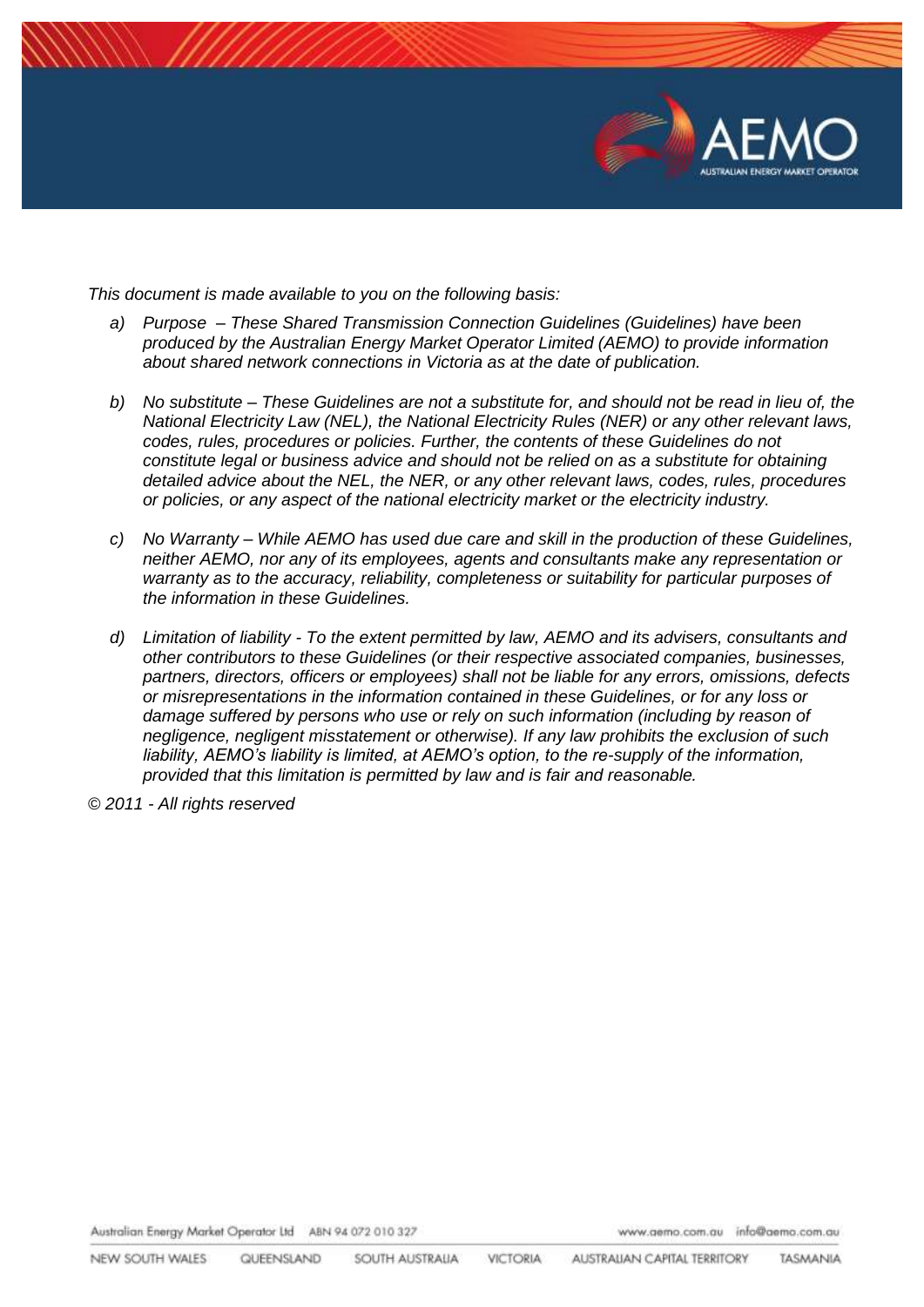

## Contents

| 1                                |                                                                    |  |
|----------------------------------|--------------------------------------------------------------------|--|
| 1.1                              |                                                                    |  |
| 1.2                              |                                                                    |  |
| 1.3                              |                                                                    |  |
| 1.3.1<br>1.3.2<br>1.3.3<br>1.3.4 |                                                                    |  |
| 1.4                              |                                                                    |  |
| 2                                |                                                                    |  |
| 2.1                              |                                                                    |  |
| 2.2                              |                                                                    |  |
| 2.3                              |                                                                    |  |
| 2.4<br>3                         |                                                                    |  |
| 3.1                              |                                                                    |  |
| 3.2                              |                                                                    |  |
| 3.3                              |                                                                    |  |
| 3.4                              | Existing Terminal Station Extension - Single Circuit Connection 14 |  |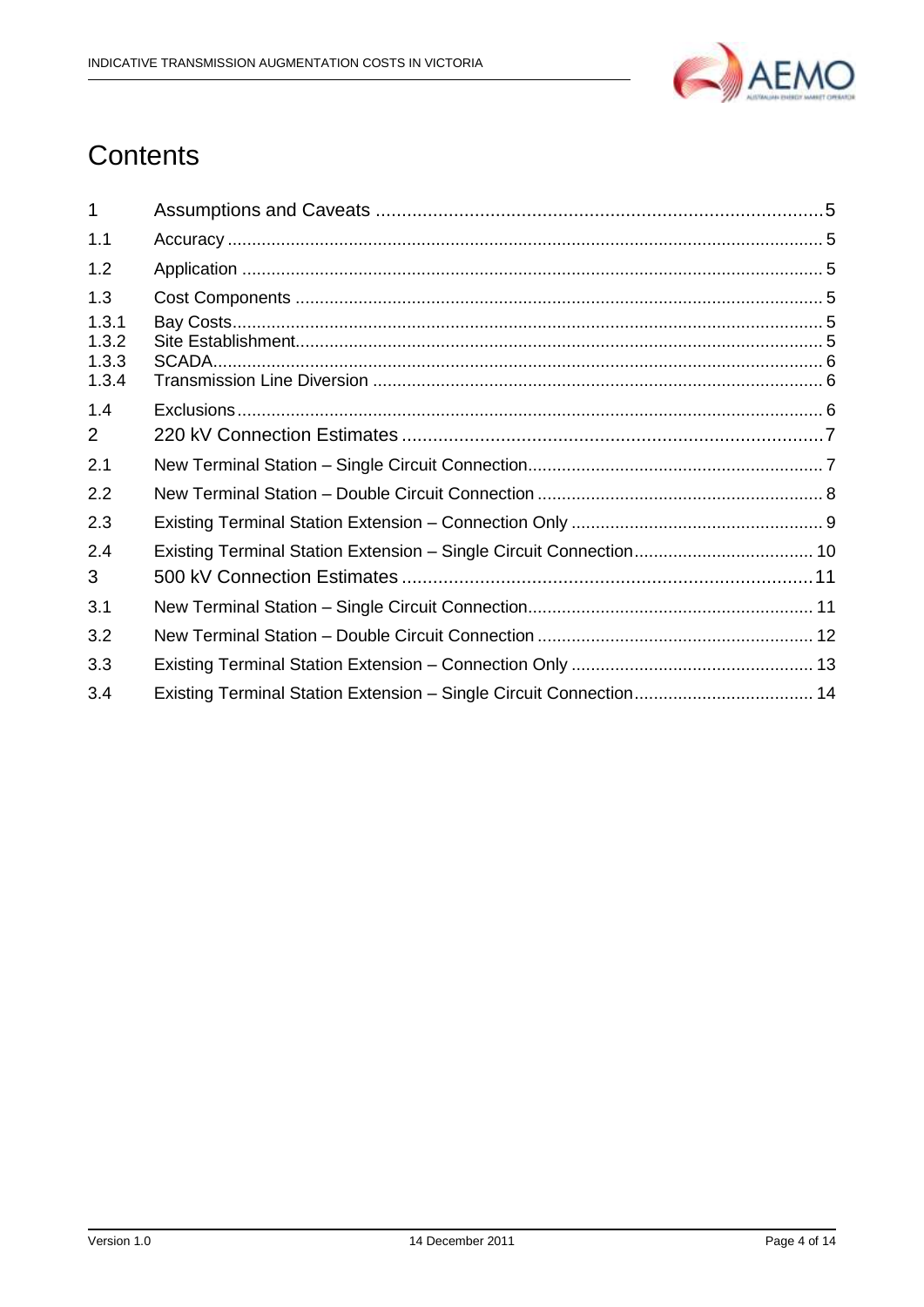

#### <span id="page-4-0"></span>**1 Assumptions and Caveats**

These estimates are provided by AEMO to assist parties wishing to enter the connection process. AEMO is not obliged to provide this information; rather, it does so to assist connection applicants in the assessment of viability of their proposed connection to the Victorian Declared Shared Network (DSN).

#### <span id="page-4-1"></span>**1.1 Accuracy**

As at the release date of this document, the estimates are considered accurate to  $\pm 30\%$ , with the exception of costs associated with transmission line diversion, site establishment, and SCADA. Each of these may be subject to greater levels of cost variation, and may lead to total cost variation exceeding ±30%.

#### <span id="page-4-2"></span>**1.2 Application**

The estimates apply to connections to either new terminal stations or existing terminal stations, where there is sufficient space and appropriate infrastructure to accommodate the required additional equipment (see Section [1.3.2](#page-4-5) of this document).

#### <span id="page-4-3"></span>**1.3 Cost Components**

The estimates include only the costs described in the following sections.

#### <span id="page-4-4"></span>**1.3.1 Bay Costs**

The bay costs used in these estimates include design, procurement, installation, project management, testing and commissioning costs for the relevant electrical plant as well as foundations/civil costs associated with the footprint area of the bay.

#### <span id="page-4-5"></span>**1.3.2 Site Establishment**

Site establishment costs cover the site costs over and above the bay costs for a new terminal station with an assumed site area (other than costs excluded under Section 1.4 of this document).

Site establishment costs include:

- earthworks
- surfacing
- earth grid
- drainage and cable trenches
- switchyard roads
- security system
- lighting
- fencing
- buildings
- landscaping
- AC and DC electrical supply systems
- secondary system panels.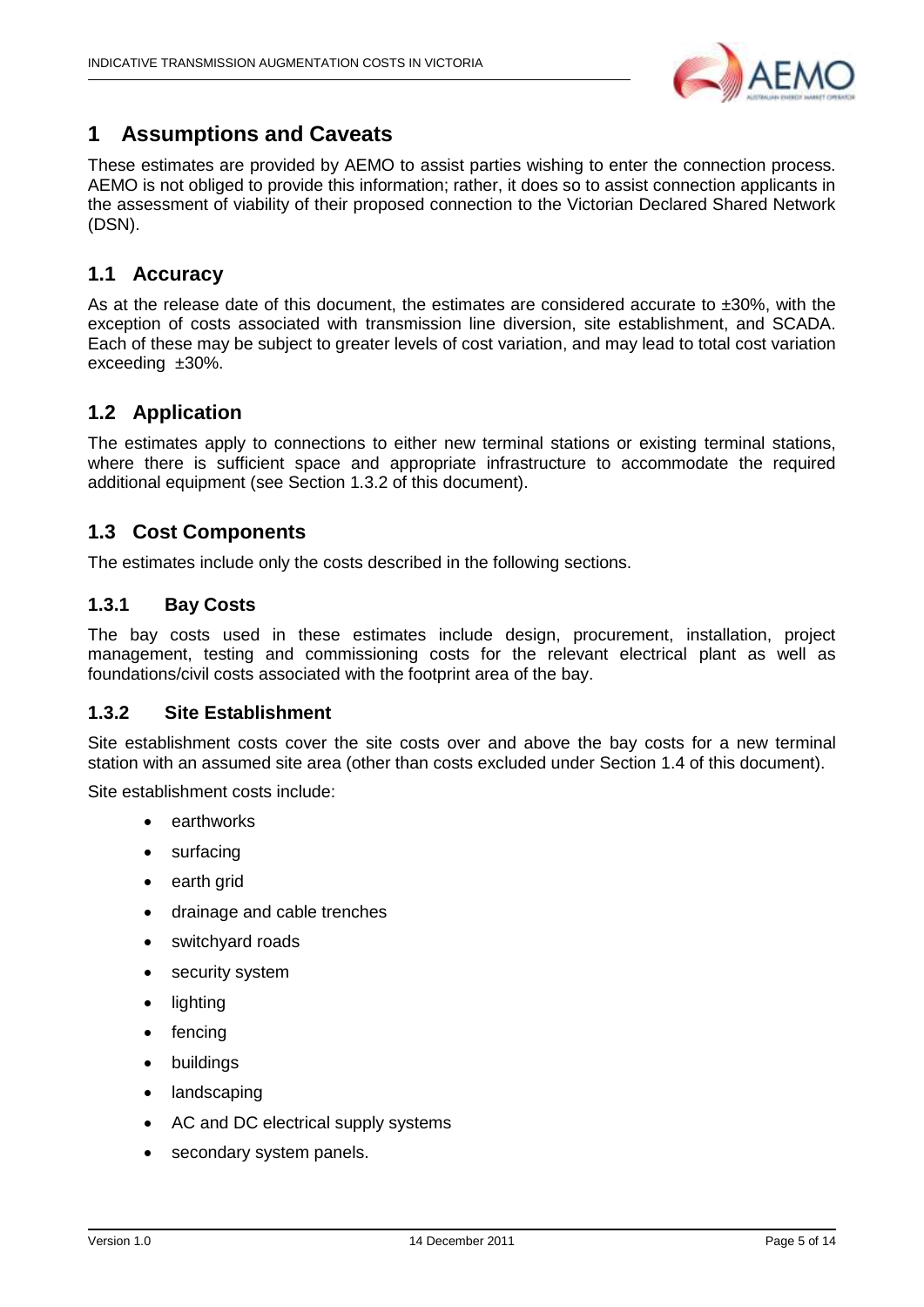

It should be noted that the assumed site area is representative only. The site area required for specific projects will vary significantly and this is likely to increase the variability of total connection costs beyond the ±30 % accuracy of the estimates.

#### <span id="page-5-0"></span>**1.3.3 SCADA**

The estimates include the minimum cost to establish the SCADA system components within a new terminal station. The estimates do not make provision for the widely variable range of external equipment that may be required for communication with other terminal stations (e.g. microwave towers or optical ground wire links).

#### <span id="page-5-1"></span>**1.3.4 Transmission Line Diversion**

The estimates include indicative, high-level costing for transmission line diversion. This work is expected to be carried out by the incumbent transmission asset owner. Diversion costs are dependent on a range of factors, such as location and the extent of protection works and communications upgrades required. These costs are highly variable.

#### <span id="page-5-2"></span>**1.4 Exclusions**

The cost estimates provided do not include costs and charges other than those described in Section [1.3;](#page-4-3) however, additional costs and charges are expected to be associated with connections to the DSN. These additional, excluded costs are:

- land procurement costs;
- project finance charges;
- operation and maintenance charges following completion of construction;
- cost of additional works to meet unforeseen requirements or circumstances;
- unforeseen equipment price increases caused by equipment shortages or other external events;
- project delay costs;
- additional costs associated with construction at brownfield sites, such as access to equipment and rearranging assets;
- cost of engaging legal, technical and other advisers; and
- cost of compensation for reduction in the service reliability when an energised transmission line is taken out of service for the period of making a connection (i.e. outage rebates).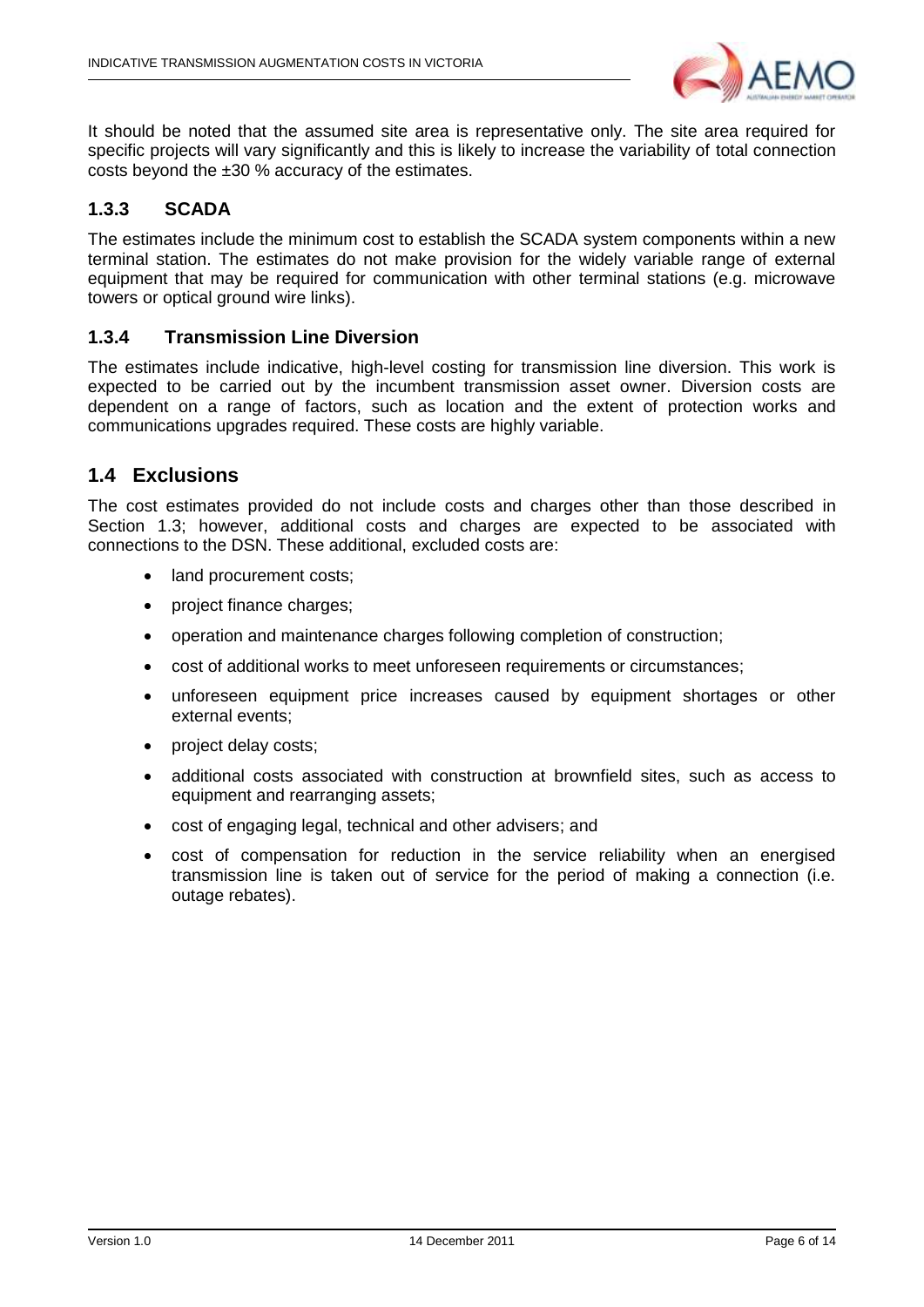

## <span id="page-6-0"></span>**2 220 kV Connection Estimates**

## <span id="page-6-1"></span>**2.1 New Terminal Station – Single Circuit Connection**



| <b>Existing Shared Transmission Network</b> |  |
|---------------------------------------------|--|
| <b>Existing Connection Assets</b>           |  |
| New Non-Contestable Works                   |  |
| New Contestable Works                       |  |
| <b>New Connection Assets</b>                |  |

| <b>Item</b>                                           | <b>Total Cost</b><br>(\$ million) |
|-------------------------------------------------------|-----------------------------------|
| 220 kV 3 CB diameter bay with 3 CBs                   | 3.2                               |
| 220 kV 3 CB diameter bay with 2 CBs                   | 2.4                               |
| <b>SCADA</b>                                          | 0.3                               |
| Site establishment (site area = 10,000 square metres) | 9.6                               |
| Total                                                 | 15.5                              |

In addition to the costs in the table above, the cost of transmission line diversion for connecting into the terminal station could be in the range \$5–15 million.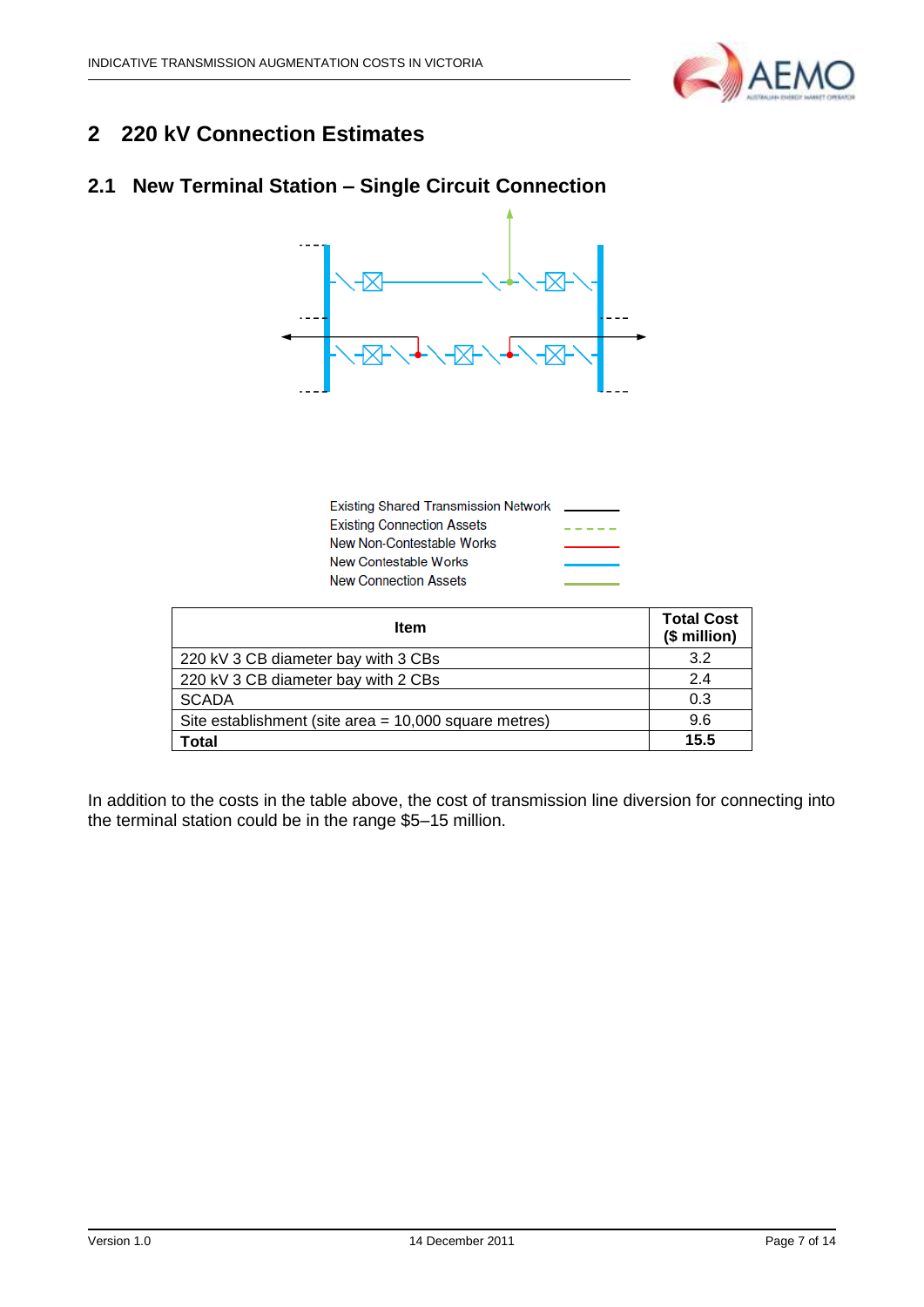

## <span id="page-7-0"></span>**2.2 New Terminal Station – Double Circuit Connection**



Existing Shared Transmission Network \_ **Existing Connection Assets** -----New Non-Contestable Works New Contestable Works **New Connection Assets** 

| <b>Item</b>                                           | <b>Total Cost</b><br>(\$ million) |
|-------------------------------------------------------|-----------------------------------|
| 220 kV 3 CB diameter bay with 3 CBs                   | 6.3                               |
| 220 kV 3 CB diameter bay with 2 CBs                   | 2.5                               |
| <b>SCADA</b>                                          | 0.3                               |
| Site establishment (site area = 10,000 square metres) | 9.6                               |
| Total                                                 | 18.7                              |

In addition to the costs in the table above, the cost of transmission line diversion for connecting into the terminal station could be in the range \$12.5–22.5 million.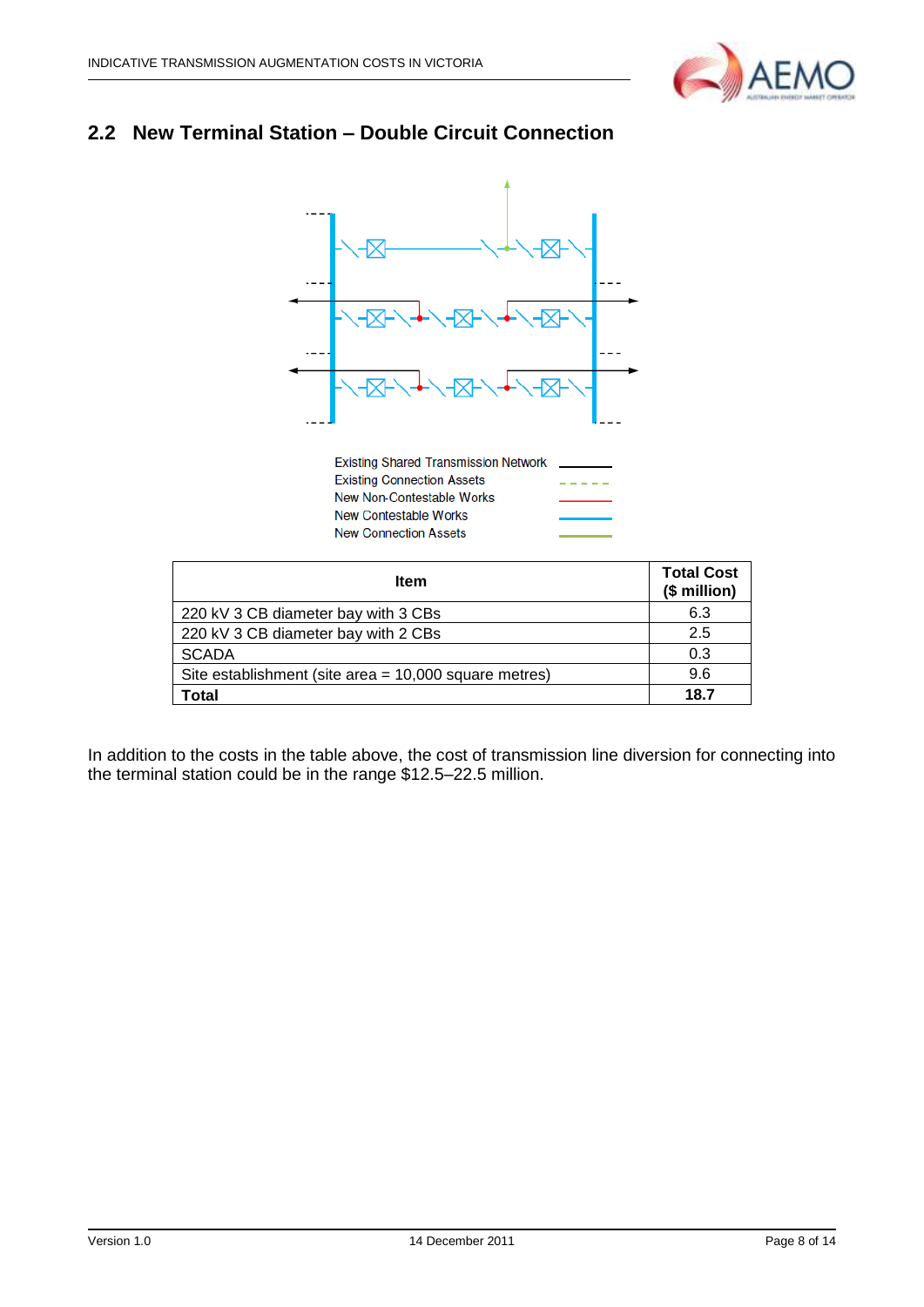

## <span id="page-8-0"></span>**2.3 Existing Terminal Station Extension – Connection Only**



Existing Connection Assets New Non-Contestable Works New Contestable Works New Connection Assets

| <b>Item</b>                         | <b>Total Cost</b><br>(\$ million) |
|-------------------------------------|-----------------------------------|
| 220 kV 3 CB diameter bay with 2 CBs | 2.4                               |
| Total                               | 2.4                               |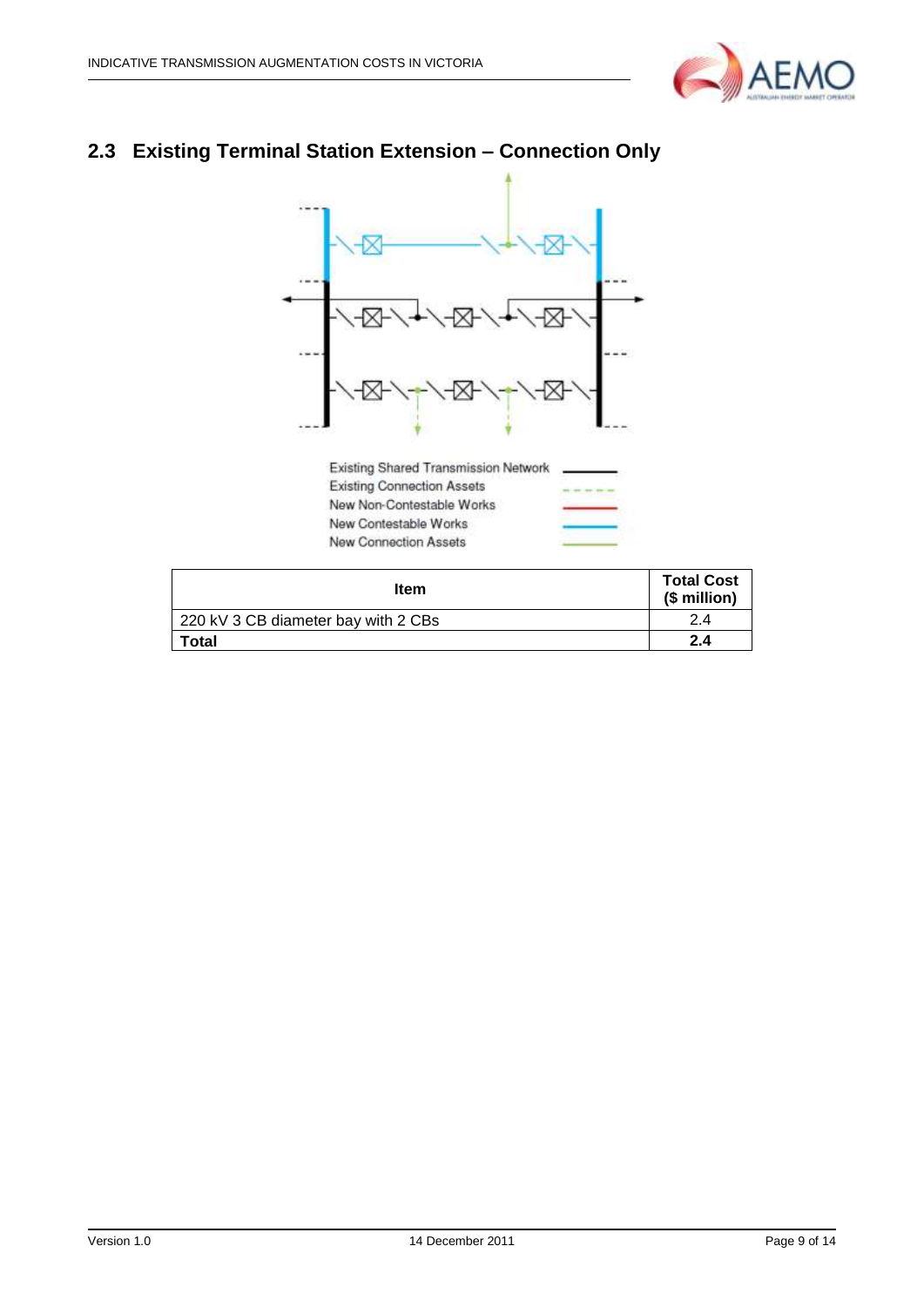

## <span id="page-9-0"></span>**2.4 Existing Terminal Station Extension – Single Circuit Connection**



| <b>Item</b>                                      | <b>Total Cost</b><br>(\$ Million) |
|--------------------------------------------------|-----------------------------------|
| 220 kV 3 CB diameter bay with 3 CBs              | 3.2                               |
| 220 kV 3 CB diameter bay augmentation with 3 CBs | 1.8                               |
| <b>Total</b>                                     | 5.0                               |

In addition to the costs in the table above, the cost of transmission line diversion for connecting into the terminal station could be in the range \$5–15 million.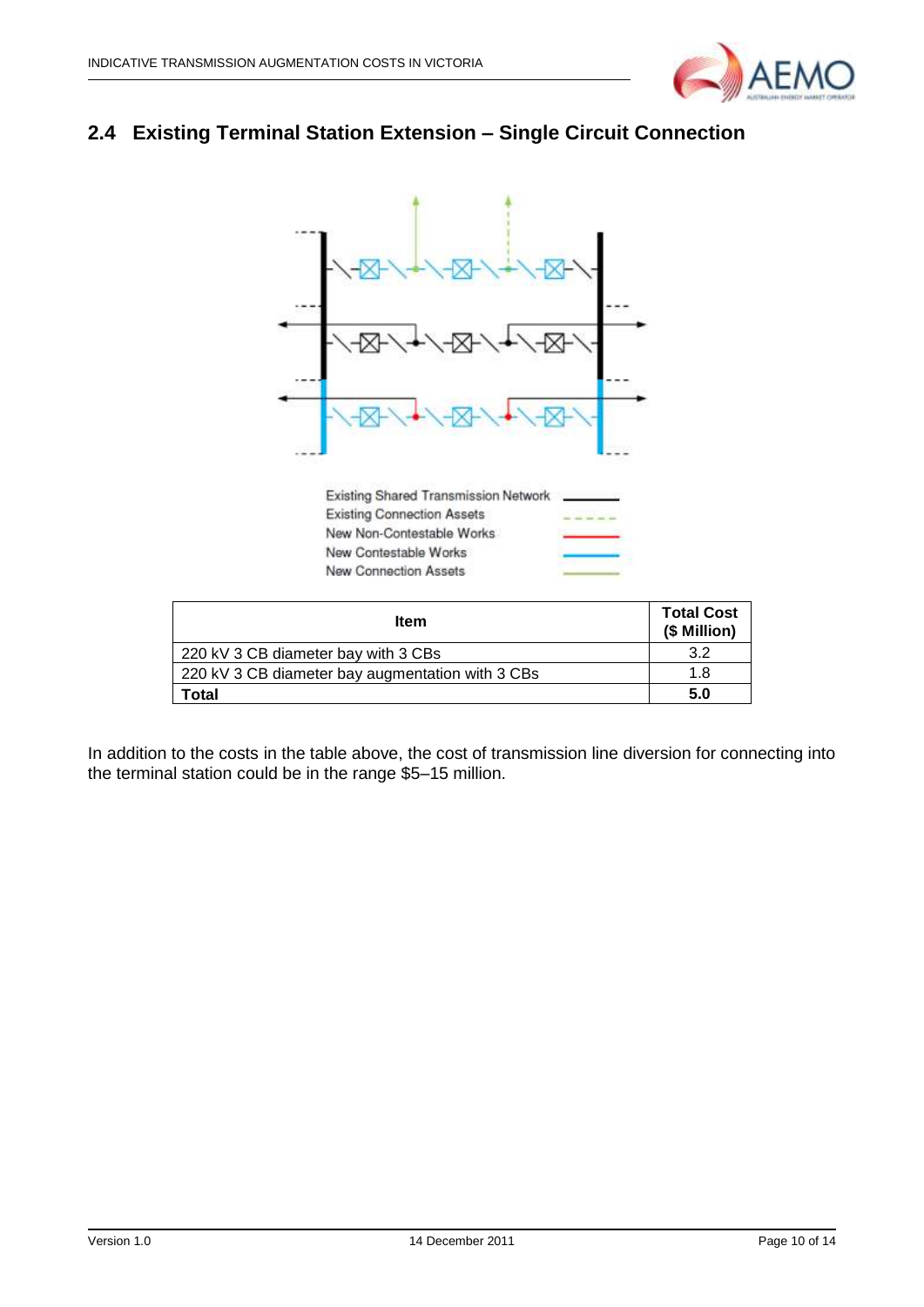

## <span id="page-10-0"></span>**3 500 kV Connection Estimates**

## <span id="page-10-1"></span>**3.1 New Terminal Station – Single Circuit Connection**



| <b>Existing Shared Transmission Network</b> |  |
|---------------------------------------------|--|
| <b>Existing Connection Assets</b>           |  |
| New Non-Contestable Works                   |  |
| New Contestable Works                       |  |
| <b>New Connection Assets</b>                |  |

| <b>Item</b>                                           | <b>Total Cost</b><br>(\$ million) |
|-------------------------------------------------------|-----------------------------------|
| 500 kV 3 CB Diameter bay with 3 CBs                   | 8.4                               |
| 500 kV 3 CB Diameter bay with 2 CBs                   | 6.9                               |
| <b>SCADA</b>                                          | 0.3                               |
| Site establishment (site area = 25,000 square metres) | 18.8                              |
| Total                                                 | 34.4                              |

In addition to the costs in the table above, the cost of transmission line diversion for connecting into the terminal station could be in the range \$15–25 million.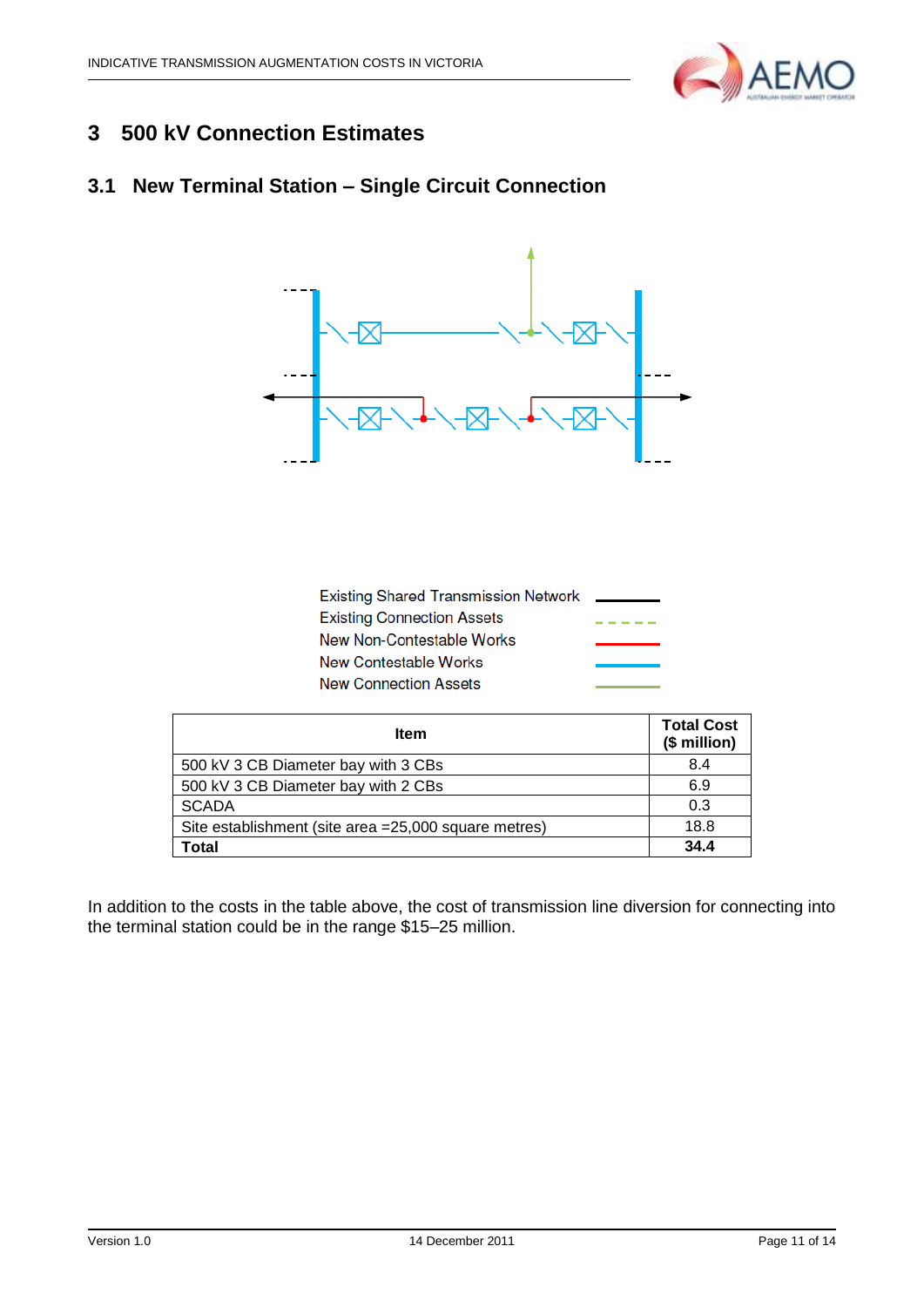

#### <span id="page-11-0"></span>**3.2 New Terminal Station – Double Circuit Connection**



**Existing Shared Transmission Network Existing Connection Assets** New Non-Contestable Works New Contestable Works **New Connection Assets** 

| <b>Item</b>                                           | <b>Total Cost</b><br>(\$ million) |
|-------------------------------------------------------|-----------------------------------|
| 500 kV 3 CB diameter bay with 3 CBs                   | 16.8                              |
| 500 kV 3 CB diameter bay with 2 CBs                   | 6.9                               |
| <b>SCADA</b>                                          | 0.3                               |
| Site establishment (site area = 30,000 square metres) | 21.9                              |
| Total                                                 | 45.9                              |

In addition to the costs in the table above, the cost of transmission line diversion for connecting into the terminal station could be in the range \$30–40 million.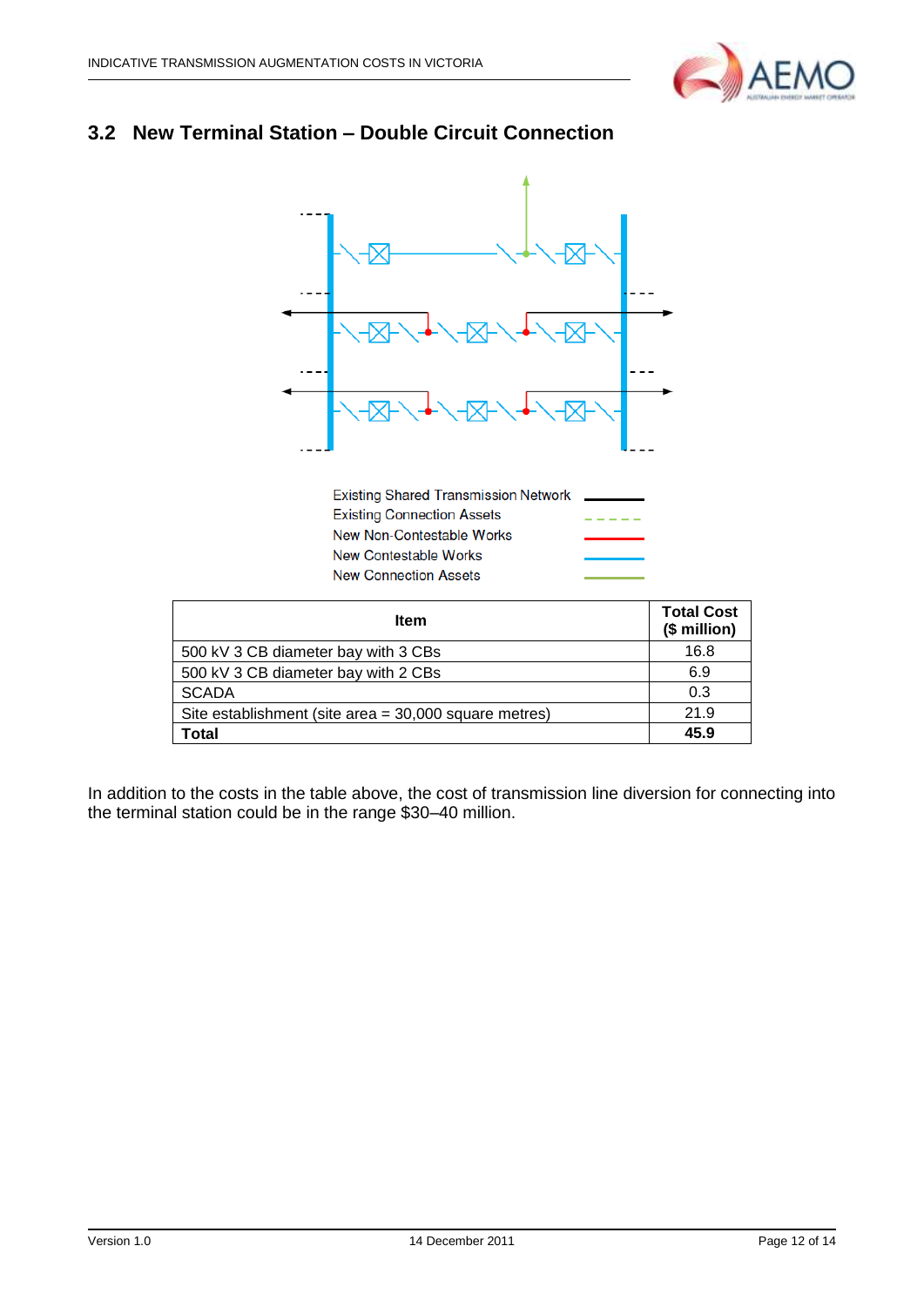

## <span id="page-12-0"></span>**3.3 Existing Terminal Station Extension – Connection Only**



| <b>Item</b>                         | <b>Total Cost</b><br>(\$ million) |
|-------------------------------------|-----------------------------------|
| 500 kV 3 CB diameter bay with 2 CBs | 6.9                               |
| Total                               | 6.9                               |